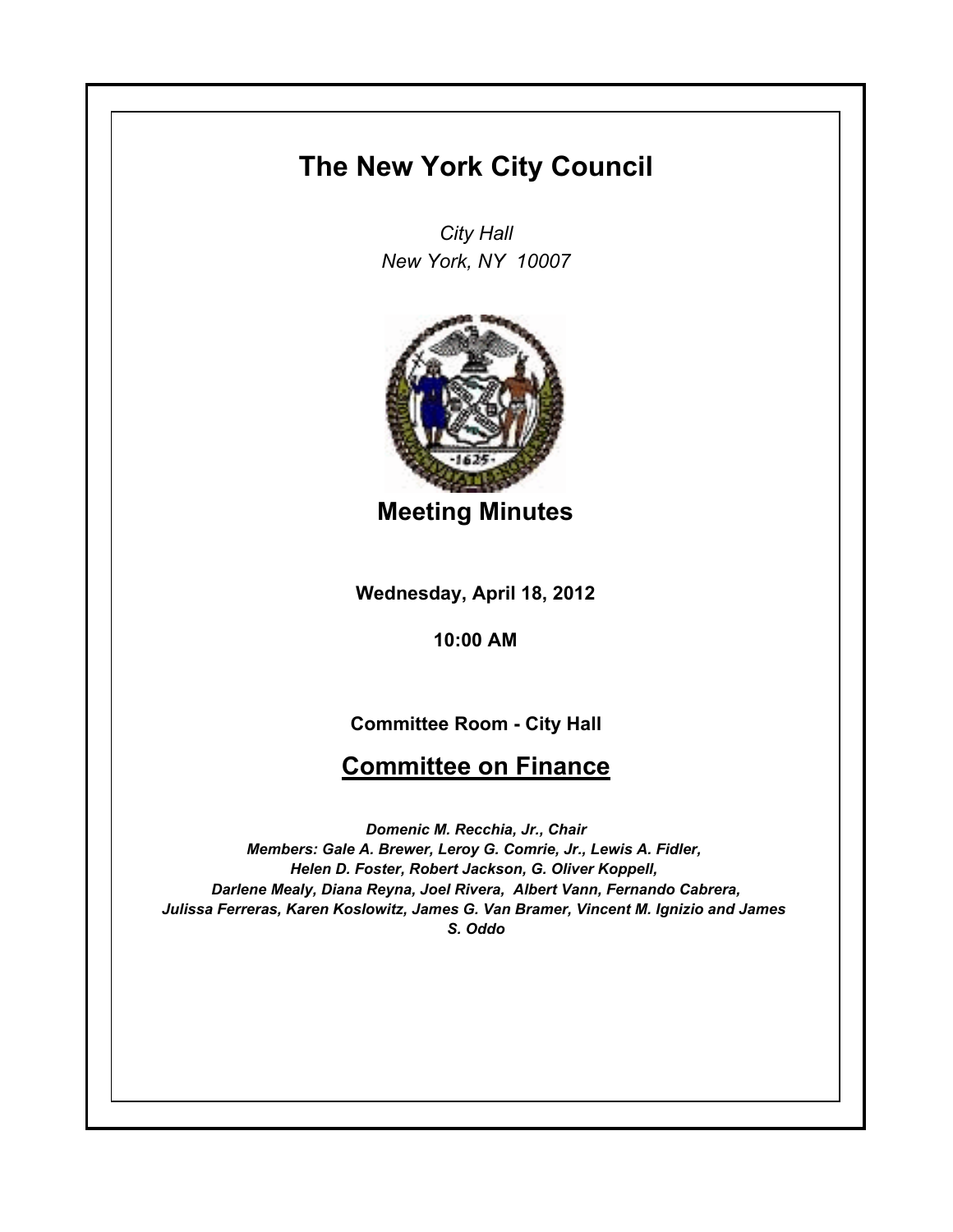Roll Call Recchia Jr., Brewer, Comrie Jr., Fidler, Jackson, Mealy, Reyna, Rivera, Vann, Cabrera, Ferreras, Koslowitz, Van Bramer, Ignizio and Oddo **Present:** Foster and Koppell **Absent: Int 0838-2012 A Local Law in relation to the date of submission by the Mayor of the proposed executive budget and budget message, the date of submission by the Borough Presidents of recommendations in response to the Mayor's executive budget, the date of publication of a report by the director of the independent budget office analyzing the executive budget, the date by which the Council hearings pertaining to the executive budget shall conclude, the date by which if the expense budget has not been adopted, the expense budget and tax rate adopted as modified for the current fiscal year shall be deemed to have been extended for the new fiscal year until such time as a new expense budget has been adopted, the date by which if a capital budget and a capital program have not been adopted, the unutilized portion of all prior capital appropriations shall be deemed reappropriated, the date of submission by the Mayor of an estimate of the probable amount of receipts, the date by which any person or organization may submit an official alternative estimate of revenues, the date by which if the Council has not fixed the tax rates for the ensuing fiscal year, the commissioner of finance shall be authorized to complete the assessment rolls using estimated rates, and related matters, relating to the fiscal year two thousand thirteen.** *Attachments:* Committee Report, Hearing Transcript, Mayor's Letter **This Introduction was Hearing on P-C Item by Comm** *Attachments:* Committee Report, Hearing Transcript, Mayor's Letter **A motion was made that this Introduction be P-C Item Approved by Comm approved by Roll Call. Affirmative:** 15 - Recchia Jr., Brewer, Comrie Jr., Fidler, Jackson, Mealy, Reyna, Rivera, Vann, Cabrera, Ferreras, Koslowitz, Van Bramer, Ignizio and Oddo

**Absent:** 2 -

Foster and Koppell

**Enactment No:** 2012/026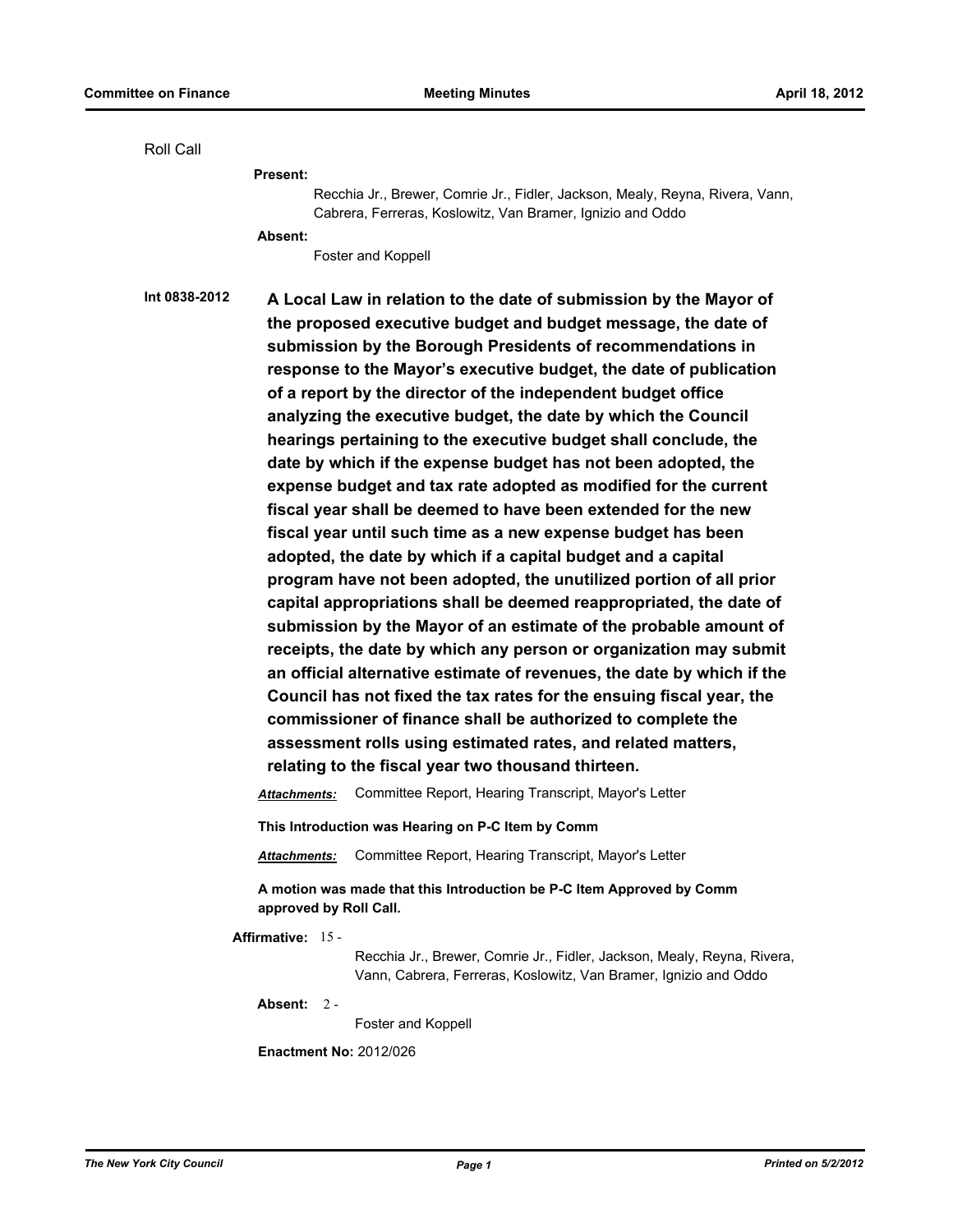| Res 1298-2012                                                                                                                                                                                                                                                                | Resolution approving the new designation and changes in the<br>designation of certain organizations to receive funding in the<br><b>Expense Budget.</b> |                                                                                                                                             |  |  |
|------------------------------------------------------------------------------------------------------------------------------------------------------------------------------------------------------------------------------------------------------------------------------|---------------------------------------------------------------------------------------------------------------------------------------------------------|---------------------------------------------------------------------------------------------------------------------------------------------|--|--|
|                                                                                                                                                                                                                                                                              | Attachments:                                                                                                                                            | Completed Package, Committee Report, Charts for Resolution and Report,<br><b>Hearing Transcript</b>                                         |  |  |
|                                                                                                                                                                                                                                                                              |                                                                                                                                                         | This Resolution was Hearing on P-C Item by Comm                                                                                             |  |  |
|                                                                                                                                                                                                                                                                              | <b>Attachments:</b>                                                                                                                                     | Completed Package, Committee Report, Charts for Resolution and Report,<br><b>Hearing Transcript</b>                                         |  |  |
|                                                                                                                                                                                                                                                                              | approved by Roll Call.                                                                                                                                  | A motion was made that this Resolution be P-C Item Approved by Comm                                                                         |  |  |
|                                                                                                                                                                                                                                                                              | Affirmative: 15 -                                                                                                                                       |                                                                                                                                             |  |  |
|                                                                                                                                                                                                                                                                              |                                                                                                                                                         | Recchia Jr., Brewer, Comrie Jr., Fidler, Jackson, Mealy, Reyna, Rivera,<br>Vann, Cabrera, Ferreras, Koslowitz, Van Bramer, Ignizio and Oddo |  |  |
|                                                                                                                                                                                                                                                                              | Absent: $2 -$                                                                                                                                           | Foster and Koppell                                                                                                                          |  |  |
| M 0775-2012<br><b>Communication from the Office of Management &amp; Budget - Transfer</b><br>City funds between various agencies in Fiscal Year 2012 to<br>implement changes to the City's expense budget, pursuant to<br>Section 107(b) of the New York City Charter (MN-3) |                                                                                                                                                         |                                                                                                                                             |  |  |
|                                                                                                                                                                                                                                                                              | Attachments:                                                                                                                                            | Completed Package, Committee Report, Memorandum, Resolution,<br><b>Hearing Transcript</b>                                                   |  |  |
|                                                                                                                                                                                                                                                                              | This Communication was Hearing on P-C Item by Comm                                                                                                      |                                                                                                                                             |  |  |
|                                                                                                                                                                                                                                                                              | <b>Attachments:</b>                                                                                                                                     | Completed Package, Committee Report, Memorandum, Resolution,<br><b>Hearing Transcript</b>                                                   |  |  |
|                                                                                                                                                                                                                                                                              | A motion was made that this Communication be P-C Item Approved by Committee<br>with Companion Resolution approved by Roll Call.                         |                                                                                                                                             |  |  |
| Affirmative: 15 -                                                                                                                                                                                                                                                            |                                                                                                                                                         |                                                                                                                                             |  |  |
|                                                                                                                                                                                                                                                                              |                                                                                                                                                         | Recchia Jr., Brewer, Comrie Jr., Fidler, Jackson, Mealy, Reyna, Rivera,<br>Vann, Cabrera, Ferreras, Koslowitz, Van Bramer, Ignizio and Oddo |  |  |
|                                                                                                                                                                                                                                                                              | Absent: $2 -$                                                                                                                                           | Foster and Koppell                                                                                                                          |  |  |
| LU 0591-2012                                                                                                                                                                                                                                                                 | St. Lucy's Apartments, Block 1675, Lot 11, Manhattan, Council<br>District No. 8.                                                                        |                                                                                                                                             |  |  |
|                                                                                                                                                                                                                                                                              | <b>Attachments:</b>                                                                                                                                     | Memorandum, Resolution, Hearing Transcript                                                                                                  |  |  |
|                                                                                                                                                                                                                                                                              | This Land Use Application was Hearing on P-C Item by Comm                                                                                               |                                                                                                                                             |  |  |
|                                                                                                                                                                                                                                                                              | <b>Attachments:</b>                                                                                                                                     | Memorandum, Resolution, Hearing Transcript                                                                                                  |  |  |
|                                                                                                                                                                                                                                                                              | A motion was made that this Land Use Application be P-C Item Approved by<br>Committee with Companion Resolution approved by Roll Call.                  |                                                                                                                                             |  |  |